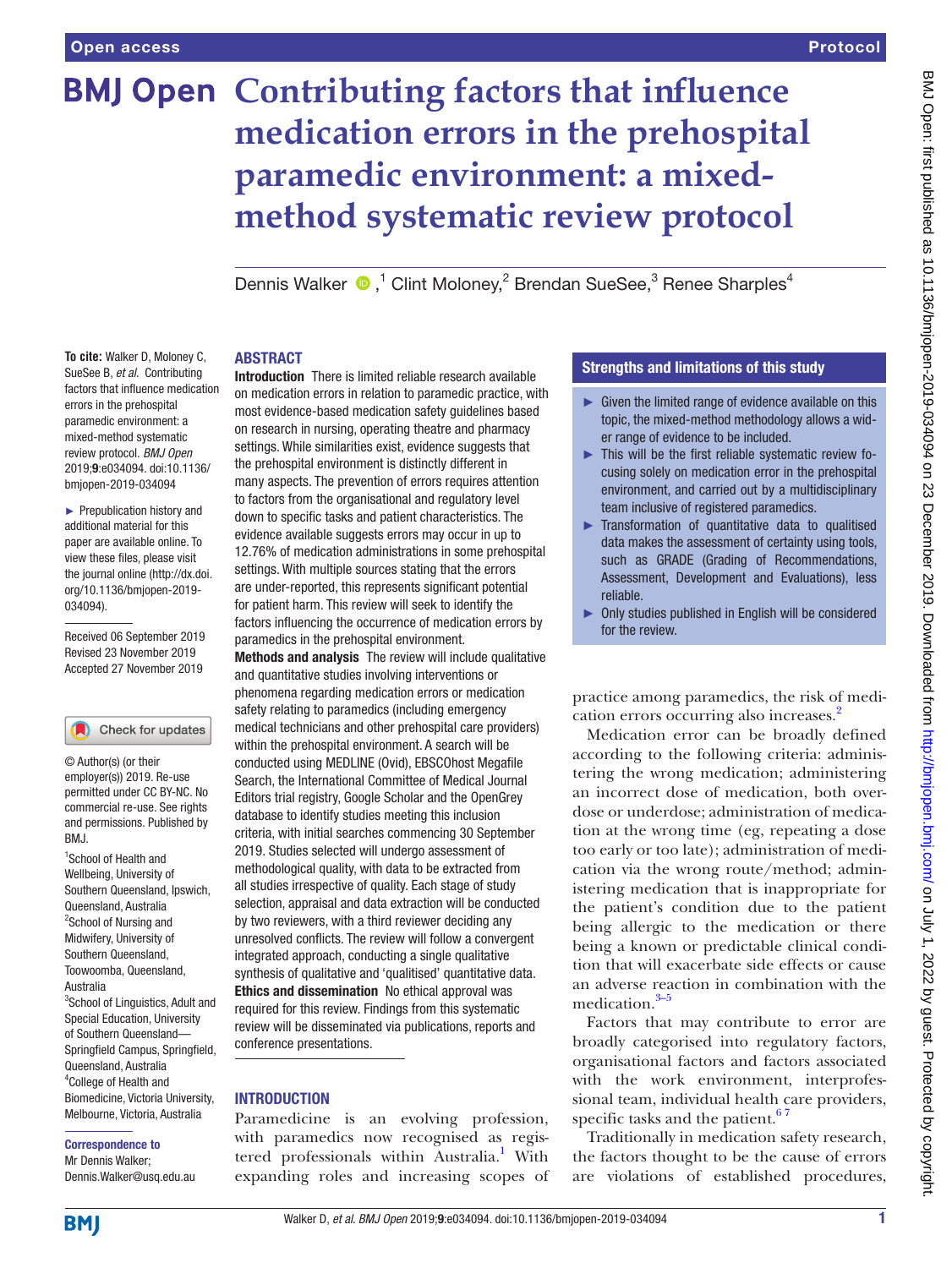indicative of carelessness, neglect, inattention or other reckless behaviour on the part of those personally involved.<sup>6</sup> While these aspects of behaviour may occur in any workplace, errors still occur when procedures are carried out by competent and careful practitioners. Contemporary safety theory, much of which has originated from the airline industry, focuses on the effects of systems that may precipitate error or error producing conditions. $67$  The systems approach suggests that errors are a part of human nature and that safeguards should be put in place to prevent conditions that allow errors to occur or to potentially cause harm.<sup>6</sup> These principles are evident in the many iterations of Reason's Swiss Cheese Model.<sup>[6](#page-4-3)</sup>

Multiple evidence-based guidelines exist for the hospital, operating theatre and pharmacy environments, where the majority of existing research has been conducted. While these have been applied to prehospital practice, it must be recognised that the prehospital environment is distinctly different in many ways. Literature suggests that the main issues influencing paramedic medication errors are technical and environmental; citing excessive noise, distractions, poor lighting, unstable and sometimes dangerous environments and fatigue. $\frac{8-11}{1}$  These conditions result in increased physical and psychological pressures on paramedics when trying to make good judgements and follow safe medication administration practices. $8-11$  It is proposed that the number of medications administered to a single patient, along with the time spent treating the patient, as well as the relative complexity of the patient's condition also increases the likelihood of errors.<sup>2</sup> Other sources cite medication storage, appearance and label-ling as potential sources or error.<sup>[8](#page-4-4)</sup>

Multiple sources in both the prehospital and hospital environments also discuss the under-reporting of medication errors specifically, or adverse events, of which medi-cation errors are a subset.<sup>[11–13](#page-4-5)</sup> While the reporting of errors is a separate issue from the prevalence of the errors themselves, it does indirectly influence the occurrence of medication errors. The lack of root cause analysis of incidents and/or near misses leads to an inadequate understanding of and consequently the inability to address factors leading to those unreported errors.<sup>[11](#page-4-5)</sup>

The limited evidence available estimates the rate of errors at as high as 12.76% in some prehospital environments.<sup>2</sup> This figure represents medication errors in a cohort of critically unwell patients and cannot easily be applied to the workload statistics of Australian State Ambulance Services. In 2016–2017, Australian Ambulance Services responded to 1319552 emergency inci-dents (ie, responded to with lights and sirens activated).<sup>[14](#page-4-6)</sup> To demonstrate the potential enormity of this issue, however, if just 1% of these emergency incidents were considered to be similar to those in the study by Lifshitz et al.<sup>[2](#page-4-1)</sup> this could represent over 16800 medication errors per year.<sup>14</sup> Such errors could include anything from significant errors (eg, wrong medication administered) to minor errors of timing (eg, a repeat dose not given

BMJ Open: first published as 10.1136/bmijopen-2019-034094 on 23 December 2019. Downloaded from http://bmjopen.bmj.com/ on July 1, 2022 by guest. Protected by copyright BMJ Open: first published as 10.1136/bmjopen-2019-034094 on 23 December 2019. Downloaded from <http://bmjopen.bmj.com/> on July 1, 2022 by guest. Protected by copyright.

at the appropriate time). $2-5$  A clear picture of the factors influencing medication safety is required to guide further research into prevention strategies that could be applied to the prehospital environment.

#### Existing systematic reviews

A search for systematic reviews, either in-progress or published, was conducted using PROSPERO, MEDLINE (PubMed), CINAHL, the Cochrane Database of Systematic Reviews, the Joanna Briggs Institute (JBI) Database of Systematic Reviews and Implementation Reports and the JBI Registered Systematic Reviews listings. The search found two existing systematic reviews relevant to this topic area:

In 2012, Bigham *et al*<sup>[8](#page-4-4)</sup> conducted a systematic review of the literature relating to patient safety, specific to the prehospital or emergency medical services (EMS) environment. This study extensively reviewed research reported in English, and published between 1999 and 2011. Of the 5959 articles identified, only 88 articles satisfied the inclusion criteria, of which 22 (25% of included articles) were related to adverse events and medication errors. The majority of these articles focused on adverse events broadly rather than medication errors specifically.

There is a significant need to conduct a current review on medication errors, as the review by Bigham *et al.*<sup>[8](#page-4-4)</sup> is not specific to medication errors, and is now out of date. It is acknowledged that other areas of care addressed by Bigham *et*  $a\overline{l}^8$  $a\overline{l}^8$  may be influenced by similar factors specific to the prehospital environment. Interventions, such as airway management, defibrillation and immobilisation, have their own specific risk profiles and bodies of evidence; it is the opinion of the authors that these areas of prehospital care deserve their own focused research.

The only other systematic review found was conducted by Hughes *et al.*[15](#page-4-7) This review, while more specific to medication errors and also more recent, fails to meet the methodological standards required by the Preferred Reporting Items for Systematic Reviews and Meta-analyses  $(PRISMA)$ .<sup>16</sup> The outline of the selection process is lacking as per the PRISMA guidelines, $16$  giving details of the inclusion and exclusion criteria, but non-specific details regarding the search strategy and actual numbers of articles included/excluded. There is no PRISMA flowchart outlining exactly how many articles were found. There is very limited evidence of appraisal of the articles and some lack applicability to the EMS environment generally (e.g., statistics from a paediatric medication error study<sup>[17](#page-4-9)</sup> are applied generally to all medication errors in EMS; a study regarding increased medication errors during transition from home to nursing home facilities has been applied to the EMS environment also). $^{18}$  $^{18}$  $^{18}$ 

The focus of the review by Hughes  $et al^{15}$  is also quite different from the proposed review. Hughes *et al*<sup>[15](#page-4-7)</sup> focused almost entirely on error, the taxonomy of EMS medication error and the application of the Human Factors Analysis and Classification System in this context.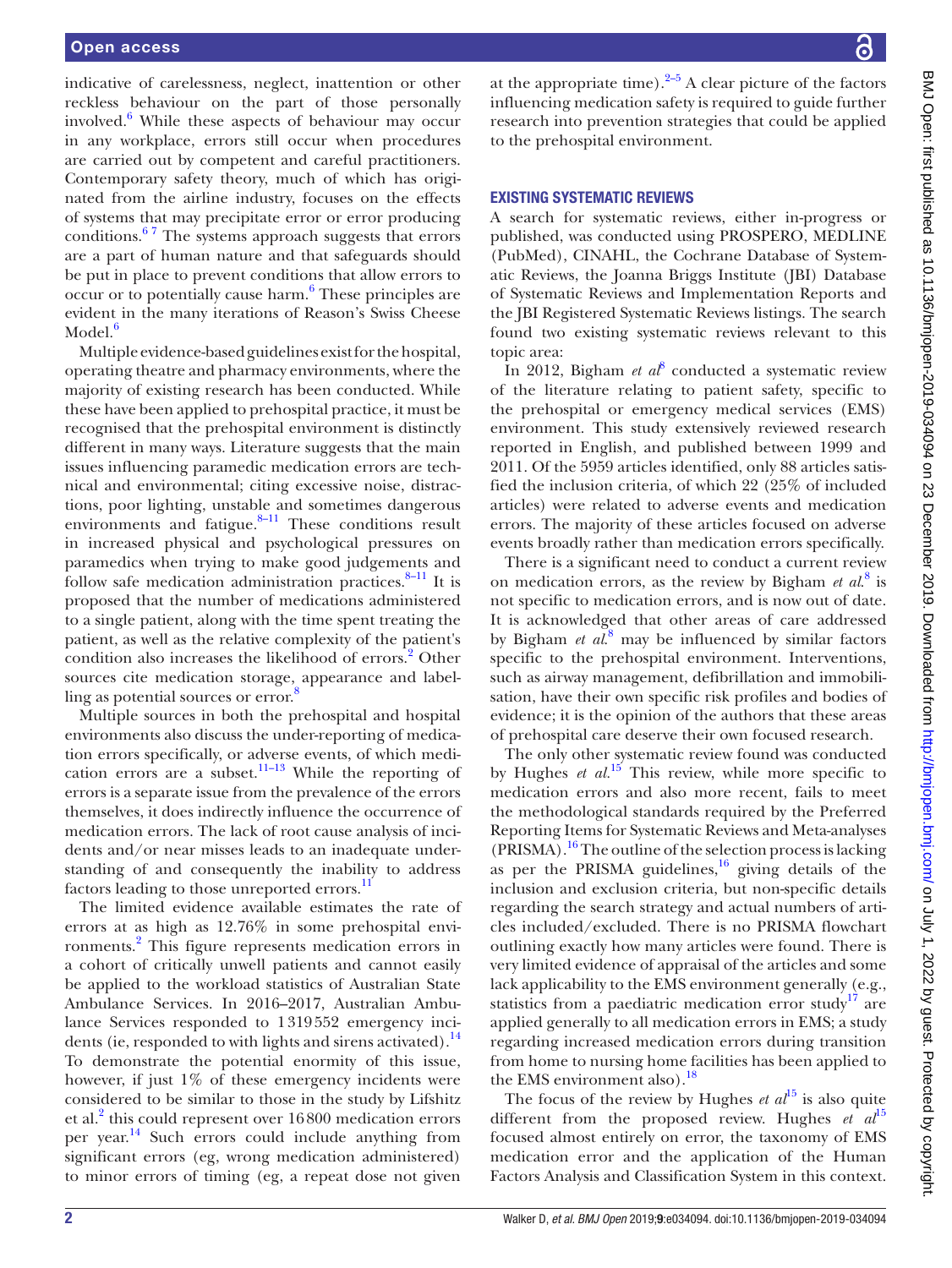It is noted by  $\text{Reason}^6$  $\text{Reason}^6$  that the human behaviour may also be protective in a healthcare setting as opposed to the fallible weak link that facilitates error when system factors fail. Neither Bigham *et al*<sup>[8](#page-4-4)</sup> nor Hughes *et al*<sup>[15](#page-4-7)</sup> have specifically mentioned protective factors within their reviews.

The objective of this review is to identify the factors influencing the occurrence of medication errors by paramedics in the prehospital environment.

#### Review questions

What contributory factors are known to influence medication errors in the prehospital paramedic environment?

This review seeks to identify the nature of known (actual or potential) or concealed medication errors in the prehospital paramedic environment. This review also seeks to define the exact context of medication errors within the prehospital environment, such that it could then be compared with other environments, such as hospitals, pharmacies and operating theatres in future research.

#### Inclusion criteria **Participants**

Studies will be considered that include paramedics or prehospital health workers with a similar role description. This will include Emergency Medical Technicians and other descriptors of paramedics (eg, Advanced Care Paramedic, Flight Paramedic…) and studies addressing healthcare teams inclusive of paramedics (eg, retrieval teams).

#### Phenomena of interest

This review will consider studies that explore medication safety or medication errors.

#### **Context**

Any studies that address medication errors or medication safety concepts within the prehospital environment will be considered for inclusion.

### Types of studies

Both quantitative and qualitative studies will be considered for inclusion. This will include experimental and quasi-experimental study designs (randomised controlled trials, non-randomised controlled trials, before-and-after studies and interrupted time-series studies), analytical observational studies (prospective and retrospective cohort studies, case-control studies and analytical cross-sectional studies), descriptive observational study designs (case series, individual case reports and descriptive cross-sectional studies) and studies that focus on qualitative data (including, but not limited to, designs such as phenomenology, grounded theory, ethnography, action research and feminist research). Only studies published in English will be considered for inclusion. Studies published from database inception to the present will be included.

## **METHODS**

The proposed systematic review will be conducted in accordance with the Joanna Briggs Institute Methodology for Mixed-Methods Systematic Reviews and the PRISMA reporting guidelines.<sup>16 19</sup>

#### Search strategy

The search strategy will aim to locate both published and unpublished studies with no date limits (ie, from database inception to the present). An initial limited search of MEDLINE was undertaken to identify articles on the topic. The text words contained in the titles and abstracts of relevant articles, and the index terms used to describe the articles were used to develop a full search strategy for MEDLINE (see [online supplementary appendix I\)](https://dx.doi.org/10.1136/bmjopen-2019-034094). The search strategy, including all identified keywords and index terms, will be adapted for each included information source. The reference lists of all studies selected for critical appraisal will be screened for additional studies. Initial searches will commence on 30 September 2019.

#### Information sources

MEDLINE (Ovid), EBSCOhost Megafile Search, the International Committee of Medical Journal Editors trial registry, Google Scholar and the OpenGrey database.

#### Study selection

Following the search, all identified citations will be collated and uploaded into ENDNOTE V.X9.2 and duplicates removed. Titles and abstracts will then be screened by two independent reviewers for assessment against the inclusion criteria for the review. Potentially relevant studies will be retrieved in full and their citation details imported into Covidence (or comparable systematic review management software) for further management of the data. Training will be provided on the use of the review management software to all reviewers. Study selection and data extraction processes will be piloted and tested for accuracy prior to these processes being conducted.

The full text of selected citations will be assessed in detail against the inclusion criteria by the two independent reviewers. Reasons for exclusion of full-text studies that do not meet the inclusion criteria will be recorded and reported in the systematic review. Any disagreements that arise between the reviewers at each stage of the study selection process will be resolved through discussion or with a third reviewer. The results of the search will be reported in full in the final systematic review and presented in a PRISMA flow diagram (see [figure](#page-3-0) 1).<sup>16</sup>

#### Assessment of methodological quality: quantitative

Eligible studies will be critically appraised by the two independent reviewers at the study level for methodological quality using the applicable standardised critical appraisal instruments from the Joanna Briggs Institute for experimental, quasi-experimental and observational studies.<sup>19</sup> The authors of papers will be contacted to request missing or additional data for clarification, where required. Any disagreements that arise will be resolved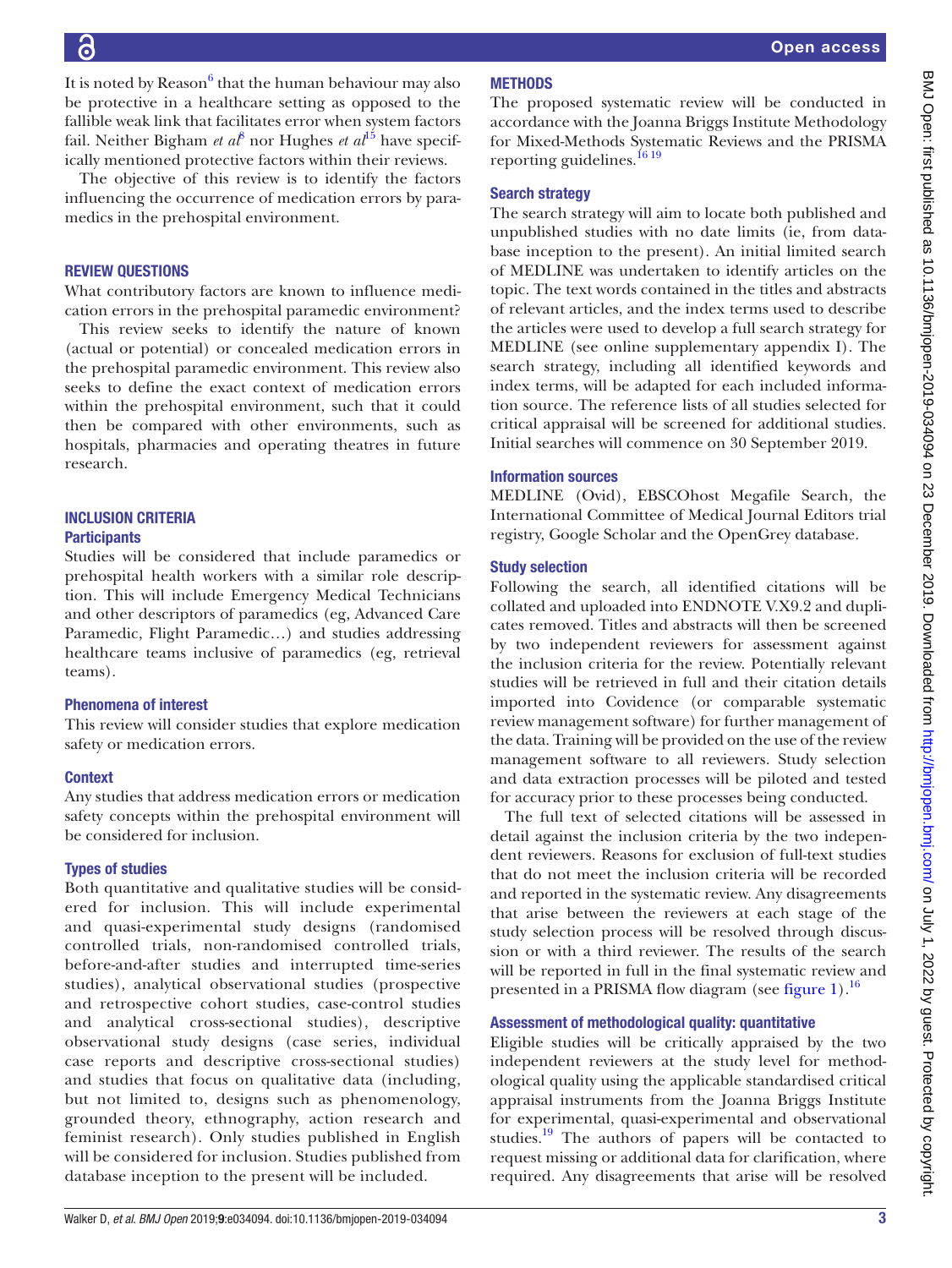

<span id="page-3-0"></span>**Figure 1** Preferred Reporting Items for Systematic Reviews and Meta-analyses (PRISMA) flow diagram in figure 1 outlines the process of article selection as per the PRISMA guidelines.<sup>[16](#page-4-8)</sup> This starts with the results of the initial database searches, and then the total number of articles after removal of duplicates. It further details the number of articles excluded during screening of titles and abstracts, and then again on assessment of the full-text articles.

through discussion, or with a third reviewer if a consensus cannot be reached. The results of critical appraisal will be reported in narrative form and in a table.

All studies, regardless of the results of their methodological quality, will undergo data extraction and synthesis (where possible). The results of the critical appraisal will be appended to the review.

#### Assessment of methodological quality: qualitative

Eligible studies will be critically appraised by the two independent reviewers for methodological quality using the standard Joanna Briggs Institute Critical Appraisal Checklist for Qualitative Research[.19](#page-4-11) Any disagreements that arise between the reviewers will be resolved through discussion, or with a third reviewer if a consensus cannot be reached. The results of critical appraisal will be reported in narrative form and in a table.

All studies, regardless of the results of their methodological quality, will undergo data extraction and synthesis (where possible).

### Data extraction

Data will be extracted from studies included in the review by two independent reviewers using a modification of the Joanna Briggs Institute data extraction tool (see [online](https://dx.doi.org/10.1136/bmjopen-2019-034094) [supplementary appendix II](https://dx.doi.org/10.1136/bmjopen-2019-034094)) and following a convergent integrated approach. $19$  The data extracted will include specific details about the populations, context, culture, geographical location, study methods and the phenomena of interest relevant to the review objectives. Quantitative outcome data will be extracted composed of the numerical, data-based results of descriptive and/or inferential statistical tests. The findings of qualitative studies, and their illustrations, will be extracted and assigned a level of credibility. Any disagreements that arise between the reviewers will be resolved through discussion or with a



<span id="page-3-1"></span>Figure 2 Data transformation in figure 2 graphically outlines the process of data transformation as per the convergent integrated methodology described by Lizarondo *et al*. [19](#page-4-11) This process involves the conversion of numerical quantitative data into text-based 'qualitised' data, which can then be combined with other qualitative data as part of an overall qualitative synthesis.

third reviewer. The authors of papers will be contacted to request missing or additional data, where required.

### Data transformation

Quantitative data will be converted into 'qualitised data' according to the JBI Convergent Integrated Approach (see [figure](#page-3-1) 2).<sup>[19](#page-4-11)</sup> The numerical data will be transformed into textual descriptions or narrative interpretations of the quantitative results so as to respond directly to the review question.

### Data synthesis

The review will use a convergent integrated approach, as per the JBI methodology for mixed-methods systematic reviews.<sup>19</sup> The qualitised data and qualitative data will be categorised and aggregated based on similarity of themes to produce a set of integrated findings. These will be presented in the form of line of action statements.

#### Patient and public involvement

There are no plans for patient or public involvement with the design, conduct, reporting or dissemination this systematic review. There are no patients involved in the proposed study.